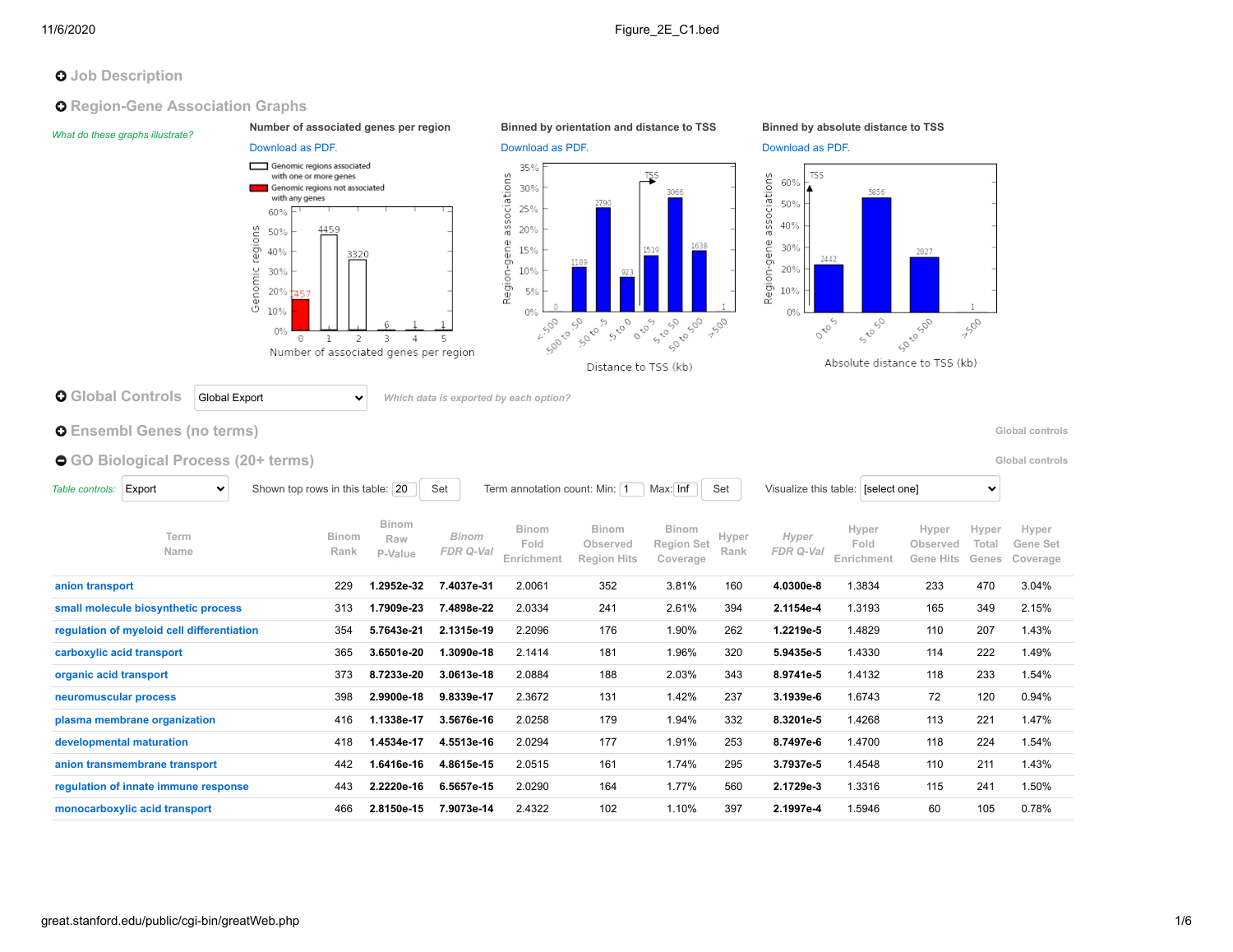| Term<br>Name                                                                        | <b>Binom</b><br>Rank | <b>Binom</b><br>Raw<br>P-Value | Binom<br>FDR Q-Val | <b>Binom</b><br>Fold<br>Enrichment | <b>Binom</b><br>Observed<br><b>Region Hits</b> | <b>Binom</b><br><b>Region Set</b><br>Coverage | Hyper<br>Rank | Hyper<br>FDR Q-Val | Hyper<br>Fold<br>Enrichment | Hyper<br>Observed<br>Gene Hits | Hyper<br>Total<br>Genes | Hyper<br>Gene Set<br>Coverage |
|-------------------------------------------------------------------------------------|----------------------|--------------------------------|--------------------|------------------------------------|------------------------------------------------|-----------------------------------------------|---------------|--------------------|-----------------------------|--------------------------------|-------------------------|-------------------------------|
| regulation of cysteine-type endopeptidase<br>activity involved in apoptotic process | 468                  | 2.8891e-15                     | 8.0810e-14         | 2.0218                             | 153                                            | 1.66%                                         | 622           | 4.1771e-3          | 1.3411                      | 99                             | 206                     | 1.29%                         |
| carboxylic acid biosynthetic process                                                | 474                  | 3.3060e-15                     | 9.1297e-14         | 2.0029                             | 156                                            | 1.69%                                         | 674           | 5.8735e-3          | 1.3192                      | 104                            | 220                     | 1.36%                         |
| regulation of mitochondrion organization                                            | 491                  | 9.9366e-15                     | 2.6491e-13         | 2.0809                             | 137                                            | 1.48%                                         | 988           | 3.0452e-2          | 1.2733                      | 94                             | 206                     | 1.23%                         |
| neurotransmitter transport                                                          | 492                  | 1.5164e-14                     | 4.0344e-13         | 2.2243                             | 116                                            | 1.25%                                         | 317           | 5.5781e-5          | 1.5850                      | 71                             | 125                     | 0.93%                         |
| monocarboxylic acid biosynthetic process                                            | 512                  | 4.0888e-14                     | 1.0454e-12         | 2.2166                             | 113                                            | 1.22%                                         | 701           | 6.7699e-3          | 1.3953                      | 71                             | 142                     | 0.93%                         |
| regulation of purine nucleotide biosynthetic<br><b>process</b>                      | 527                  | 6.8593e-14                     | 1.7038e-12         | 2.1645                             | 117                                            | 1.27%                                         | 191           | 4.0532e-7          | 1.6958                      | 79                             | 130                     | 1.03%                         |
| regulation of cyclic nucleotide biosynthetic<br><b>process</b>                      | 528                  | 6.9966e-14                     | 1.7346e-12         | 2.1977                             | 113                                            | 1.22%                                         | 211           | 7.1584e-7          | 1.7015                      | 75                             | 123                     | 0.98%                         |
| regulation of cyclic nucleotide metabolic<br><b>process</b>                         | 532                  | 8414e-14."                     | 1.9294e-12         | 2.0922                             | 126                                            | 1.36%                                         | 227           | 1.7020e-6          | 1.6278                      | 84                             | 144                     | 1.10%                         |
| neuromuscular process controlling balance                                           | 546                  | 2.0705e-13                     | 4.9639e-12         | 2.5961                             | 78                                             | 0.84%                                         | 361           | 1.4241e-4          | 1.7758                      | 42                             | 66                      | $0.55\%$                      |

The test set of 9,244 genomic regions picked 7,667 (36%) of all 21,395 genes.<br>*GO Biological Process* has 13,090 terms covering 17,925 (84%) of all 21,395 genes, and 1,163,819 term - gene associations.<br>13,090 ontology term

● [GO Cellular Component](https://great-help.atlassian.net/wiki/spaces/GREAT/Gene+Ontology) (20+ terms) **Bloomance Component** (20+ terms)

| Table controls:     | Export<br>$\checkmark$                     | Shown top rows in this table: 20 |                         | Set<br>Term annotation count: Min: 1 | Max: Inf                           | Set                                            | Visualize this table: [select one]<br>$\checkmark$ |               |                    |                             |                                       |                         |                               |
|---------------------|--------------------------------------------|----------------------------------|-------------------------|--------------------------------------|------------------------------------|------------------------------------------------|----------------------------------------------------|---------------|--------------------|-----------------------------|---------------------------------------|-------------------------|-------------------------------|
|                     | Term<br>Name                               | Binom<br>Rank                    | Binom<br>Raw<br>P-Value | <b>Binom</b><br>FDR Q-Val            | <b>Binom</b><br>Fold<br>Enrichment | <b>Binom</b><br>Observed<br><b>Region Hits</b> | <b>Binom</b><br>Region Set<br>Coverage             | Hyper<br>Rank | Hyper<br>FDR Q-Val | Hyper<br>Fold<br>Enrichment | Hyper<br>Observed<br><b>Gene Hits</b> | Hyper<br>Total<br>Genes | Hyper<br>Gene Set<br>Coverage |
| microtubule         |                                            | 78                               | 9.2038e-27              | 9989e-25.                            | 2.0243                             | 280                                            | 3.03%                                              | 78            | 1.9137e-4          | 1.2956                      | 182                                   | 392                     | 2.37%                         |
| myelin sheath       |                                            | 87                               | 3.9348e-21              | 7.6615e-20                           | 2.3275                             | 159                                            | 1.72%                                              | 111           | 5.1290e-3          | 1.3275                      | 98                                    | 206                     | 1.28%                         |
| late endosome       |                                            | 106                              | 7.9624e-18              | 1.2725e-16                           | 2.1610                             | 155                                            | 1.68%                                              | 69            | 9.7930e-5          | 1.4213                      | 109                                   | 214                     | 1.42%                         |
|                     | anchored component of membrane             | 130                              | 1.4745e-13              | 1.9215e-12                           | 2.1155                             | 120                                            | 1.30%                                              | 89            | 7.7627e-4          | 1.4297                      | 83                                    | 162                     | 1.08%                         |
| synaptic vesicle    |                                            | 142                              | 2.4720e-12              | 2.9490e-11                           | 2.0585                             | 115                                            | 1.24%                                              | 125           | 1.7660e-2          | 1.3402                      | 73                                    | 152                     | 0.95%                         |
|                     | transport vesicle membrane                 | 149                              | 1.8462e-11              | 2.0989e-10                           | 2.0253                             | 110                                            | 1.19%                                              | 146           | 3.6723e-2          | 1.3178                      | 68                                    | 144                     | 0.89%                         |
| melanosome          |                                            | 153                              | 3.5290e-11              | 3.9072e-10                           | 2.2346                             | 85                                             | 0.92%                                              | 109           | 3.8660e-3          | 1.4742                      | 56                                    | 106                     | 0.73%                         |
| plasma membrane     | extrinsic component of cytoplasmic side of | 158                              | 1.2353e-10              | 1.3245e-9                            | 2.1029                             | 92                                             | 1.00%                                              | 110           | 4.8049e-3          | 1.4593                      | 57                                    | 109                     | 0.74%                         |
| caveola             |                                            | 171                              | 1.3267e-9               | 1.3143e-8                            | 2.1201                             | 80                                             | 0.87%                                              | 62            | 2.8465e-5          | 1.7356                      | 51                                    | 82                      | 0.67%                         |
| multivesicular body |                                            | 173                              | 1.6339e-9               | 1.5999e-8                            | 3.1688                             | 38                                             | 0.41%                                              | 101           | 1.3123e-3          | 1.9449                      | 23                                    | 33                      | 0.30%                         |
| ruffle membrane     |                                            | 177                              | 2.3035e-9               | 2.2046e-8                            | 2.1911                             | 72                                             | 0.78%                                              | 118           | 1.0271e-2          | 1.4974                      | 44                                    | 82                      | 0.57%                         |
|                     |                                            |                                  |                         |                                      |                                    |                                                |                                                    |               |                    |                             |                                       |                         |                               |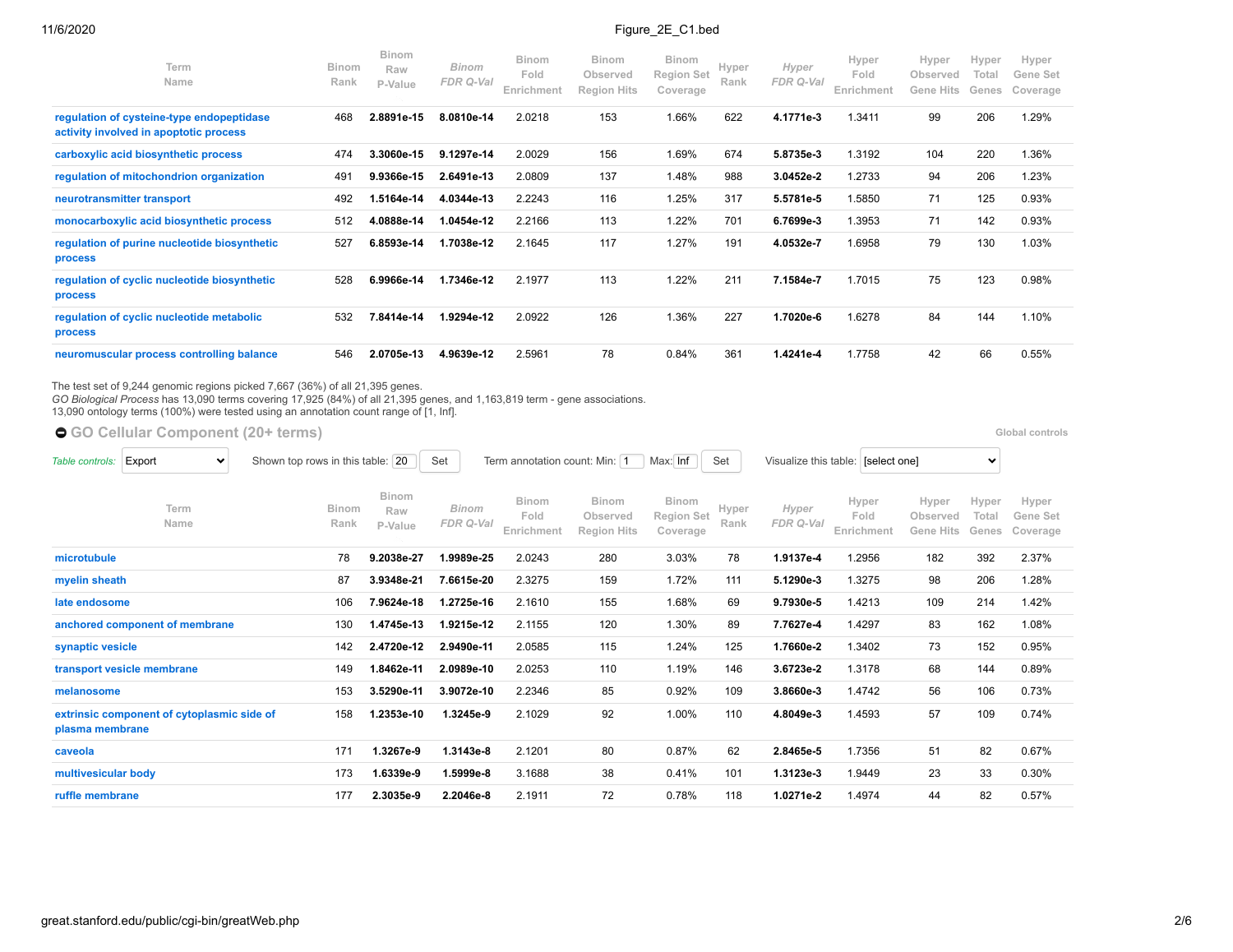| Term<br>Name                                        | <b>Binom</b><br>Rank | <b>Binom</b><br>Raw<br>P-Value | <b>Binom</b><br>FDR Q-Val | <b>Binom</b><br>Fold<br>Enrichment | <b>Binom</b><br>Observed<br><b>Region Hits</b> | <b>Binom</b><br><b>Region Set</b><br>Coverage | Hyper<br>Rank | Hyper<br>FDR Q-Val | Hyper<br>Fold<br>Enrichment | Hyper<br>Observed<br><b>Gene Hits</b> | Hyper<br>Total<br>Genes | Hyper<br>Gene Set<br>Coverage |
|-----------------------------------------------------|----------------------|--------------------------------|---------------------------|------------------------------------|------------------------------------------------|-----------------------------------------------|---------------|--------------------|-----------------------------|---------------------------------------|-------------------------|-------------------------------|
| presynaptic membrane                                | 185                  | 7.5145e-9                      | 6.8809e-8                 | 2.1266                             | 72                                             | 0.78%                                         | 119           | 1.0985e-2          | 1.5328                      | 39                                    | 71                      | 0.51%                         |
| transcriptional repressor complex                   | 186                  | 1.1172e-8                      | 1.0175e-7                 | 2.0694                             | 75                                             | 0.81%                                         | 114           | 5.8112e-3          | 1.5075                      | 47                                    | 87                      | 0.61%                         |
| cytoplasmic microtubule                             | 187                  | 1.2982e-8                      | 1.1760e-7                 | 2.5199                             | 49                                             | 0.53%                                         | 150           | 4.6441e-2          | 1.4883                      | 32                                    | 60                      | 0.42%                         |
| intrinsic component of synaptic vesicle<br>membrane | 196                  | 5.4874e-8                      | 4.7427e-7                 | 3.5866                             | 26                                             | 0.28%                                         | 124           | 1.3260e-2          | 1.9932                      | 15                                    | 21                      | 0.20%                         |
| sperm flagellum                                     | 207                  | 1.8675e-7                      | 1.5283e-6                 | 2.0078                             | 67                                             | 0.72%                                         | 148           | 4.0983e-2          | 1.3812                      | 49                                    | 99                      | 0.64%                         |
| cortical actin cytoskeleton                         | 213                  | 6.9926e-7                      | 5.5613e-6                 | 2.1207                             | 53                                             | 0.57%                                         | 147           | 3.9482e-2          | 1.4825                      | 34                                    | 64                      | 0.44%                         |
| integral component of synaptic vesicle<br>membrane  | 230                  | 4.4891e-6                      | 3.3063e-5                 | 3.6485                             | 18                                             | 0.19%                                         | 128           | 1.8289e-2          | 2.1926                      | 11                                    | 14                      | 0.14%                         |
| nuclear transcriptional repressor complex           | 232                  | 5.3078e-6                      | 3.8756e-5                 | 2.5213                             | 31                                             | 0.34%                                         | 133           | 2.4346e-2          | 1.7441                      | 20                                    | 32                      | 0.26%                         |
| dendritic shaft                                     | 239                  | 7.9700e-6                      | 5.6491e-5                 | 2.2601                             | 37                                             | 0.40%                                         | 143           | 3.3915e-2          | 1.6592                      | 22                                    | 37                      | 0.29%                         |

The test set of 9,244 genomic regions picked 7,667 (36%) of all 21,395 genes.<br>*GO Cellular Component* has 1,694 terms covering 19,074 (89%) of all 21,395 genes, and 371,380 term - gene associations.<br>1,694 ontology terms (1

● [GO Molecular Function](https://great-help.atlassian.net/wiki/spaces/GREAT/Gene+Ontology) (20+ terms) **blood controls and the example of the example of the example of the example of the example of the example of the example of the example of the example of the example of the example of** 

 $\checkmark$ 

| Term<br>Name                                                                                                          | <b>Binom</b><br>Rank | Binom<br>Raw<br>P-Value | Binom<br>FDR Q-Val | <b>Binom</b><br>Fold<br>Enrichment | <b>Binom</b><br>Observed<br><b>Region Hits</b> | <b>Binom</b><br><b>Region Set</b><br>Coverage | Hyper<br>Rank | Hyper<br>FDR Q-Val | Hyper<br>Fold<br>Enrichment | Hyper<br>Observed<br><b>Gene Hits</b> | Hyper<br>Total<br>Genes | Hyper<br>Gene Set<br>Coverage |  |
|-----------------------------------------------------------------------------------------------------------------------|----------------------|-------------------------|--------------------|------------------------------------|------------------------------------------------|-----------------------------------------------|---------------|--------------------|-----------------------------|---------------------------------------|-------------------------|-------------------------------|--|
| core promoter proximal region sequence-<br>specific DNA binding                                                       | 52                   | 4.9084e-37              | 3.8993e-35         | 2.1038                             | 358                                            | 3.87%                                         | 31            | 1.4803e-9          | 1.4538                      | 211                                   | 405                     | 2.75%                         |  |
| core promoter proximal region DNA binding                                                                             | 53                   | 4.3128e-36              | 3.3615e-34         | 2.0800                             | 358                                            | 3.87%                                         | 35            | 3.1962e-9          | 1.4431                      | 211                                   | 408                     | 2.75%                         |  |
| RNA polymerase II core promoter proximal<br>region sequence-specific DNA binding                                      | 54                   | 2.1988e-35              | 1.6820e-33         | 2.0948                             | 345                                            | 3.73%                                         | 32            | 1.7918e-9          | 1.4593                      | 205                                   | 392                     | 2.67%                         |  |
| transcription factor activity, RNA polymerase II<br>core promoter proximal region sequence-<br>specific binding       | 55                   | 9.6292e-35              | 7.2324e-33         | 2.0165                             | 371                                            | 4.01%                                         | 26            | 2.7054e-10         | 1.4611                      | 222                                   | 424                     | 2.90%                         |  |
| transcriptional activator activity, RNA<br>polymerase II transcription regulatory region<br>sequence-specific binding | 56                   | 2.3556e-34              | 1.7377e-32         | 2.0136                             | 368                                            | 3.98%                                         | 6             | 3.2009e-14         | 1.5555                      | 233                                   | 418                     | 3.04%                         |  |
| transcriptional activator activity, RNA<br>polymerase II core promoter proximal region<br>sequence-specific binding   | 66                   | 3.6541e-28              | 2.2871e-26         | 2.1150                             | 266                                            | 2.88%                                         | 28            | 5.8326e-10         | 1.5568                      | 159                                   | 285                     | 2.07%                         |  |
| symporter activity                                                                                                    | 104                  | 1.2071e-15              | 4.7946e-14         | 2.2150                             | 127                                            | 1.37%                                         | 75            | 3.0600e-4          | 1.4969                      | 81                                    | 151                     | 1.06%                         |  |
| enhancer binding                                                                                                      | 105                  | 1.3214e-15              | 5.1987e-14         | 2.3911                             | 108                                            | 1.17%                                         | 65            | 8.5003e-5          | 1.6195                      | 65                                    | 112                     | 0.85%                         |  |
|                                                                                                                       |                      |                         |                    |                                    |                                                |                                               |               |                    |                             |                                       |                         |                               |  |

*Table controls:* Export v Shown top rows in this table: 20 Set Term annotation count: Min: 1 Max: Inf Set Visualize this table: [select one]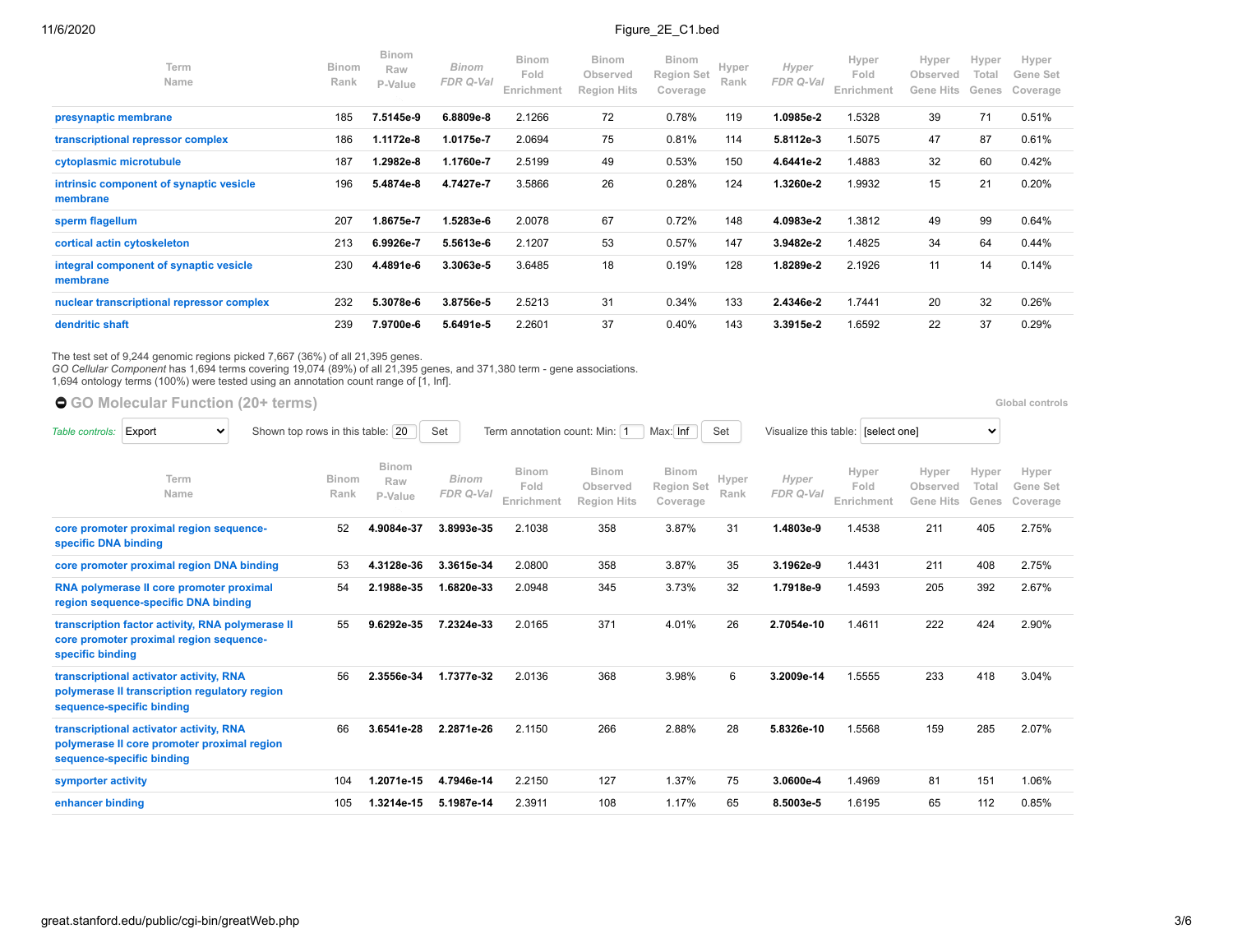| Term<br>Name                                                        | <b>Binom</b><br>Rank | <b>Binom</b><br>Raw<br>P-Value | <b>Binom</b><br>FDR Q-Val | Binom<br>Fold<br>Enrichment | <b>Binom</b><br>Observed<br><b>Region Hits</b> | <b>Binom</b><br><b>Region Set</b><br>Coverage | Hyper<br>Rank | Hyper<br><b>FDR Q-Val</b> | Hyper<br>Fold<br>Enrichment | Hyper<br>Observed<br><b>Gene Hits</b> | Hyper<br>Total<br>Genes | Hyper<br>Gene Set<br>Coverage |
|---------------------------------------------------------------------|----------------------|--------------------------------|---------------------------|-----------------------------|------------------------------------------------|-----------------------------------------------|---------------|---------------------------|-----------------------------|---------------------------------------|-------------------------|-------------------------------|
| enhancer sequence-specific DNA binding                              | 111                  | 1.3775e-14                     | 5.1265e-13                | 2.4176                      | 98                                             | 1.06%                                         | 80            | 3.9578e-4                 | 1.6025                      | 58                                    | 101                     | 0.76%                         |
| RNA polymerase II distal enhancer sequence-<br>specific DNA binding | 113                  | 3.2125e-14                     | 1.1744e-12                | 2.6962                      | 78                                             | 0.84%                                         | 72            | 1.9033e-4                 | 1.7172                      | 48                                    | 78                      | 0.63%                         |
| <b>Ivase activity</b>                                               | 115                  | 2.1315e-13                     | 7.6568e-12                | 2.0544                      | 127                                            | 1.37%                                         | 135           | 2.5300e-2                 | 1.3311                      | 83                                    | 174                     | 1.08%                         |
| channel regulator activity                                          | 116                  | 2.8420e-13                     | 1.0121e-11                | 2.2204                      | 105                                            | 1.14%                                         | 53            | 2.7978e-5                 | 1.6203                      | 72                                    | 124                     | 0.94%                         |
| carboxylic acid transmembrane transporter<br>activity               | 118                  | 3.8298e-13                     | 1.3408e-11                | 2.1904                      | 107                                            | 1.16%                                         | 104           | 2.9760e-3                 | 1.4734                      | 66                                    | 125                     | 0.86%                         |
| organic acid transmembrane transporter activity                     | 119                  | 1.2745e-12                     | 4.4242e-11                | 2.0887                      | 114                                            | 1.23%                                         | 112           | 6.4481e-3                 | 1.4258                      | 70                                    | 137                     | 0.91%                         |
| solute: cation symporter activity                                   | 127                  | 4.0499e-11                     | 1.3173e-9                 | 2.2529                      | 83                                             | 0.90%                                         | 88            | 8.1264e-4                 | 1.5714                      | 58                                    | 103                     | 0.76%                         |
| phosphatidylserine binding                                          | 129                  | 6.9842e-11                     | 2.2366e-9                 | 2.7958                      | 54                                             | 0.58%                                         | 77            | 3.0693e-4                 | 1.9738                      | 29                                    | 41                      | 0.38%                         |
| monocarboxylic acid transmembrane<br>transporter activity           | 130                  | 8.2294e-11                     | 2.6151e-9                 | 2.9970                      | 48                                             | 0.52%                                         | 157           | 4.1274e-2                 | 1.6743                      | 24                                    | 40                      | 0.31%                         |
| <b>SNARE binding</b>                                                | 131                  | 8.4224e-11                     | 2.6560e-9                 | 2.1499                      | 89                                             | 0.96%                                         | 131           | 2.3909e-2                 | 1.4202                      | 57                                    | 112                     | 0.74%                         |
| ion channel regulator activity                                      | 132                  | 1.1073e-10                     | 3.4653e-9                 | 2.2691                      | 78                                             | 0.84%                                         | 46            | 1.6575e-5                 | 1.7728                      | 54                                    | 85                      | 0.70%                         |
| dioxygenase activity                                                | 138                  | 7.1353e-10                     | 2.1359e-8                 | 2.2410                      | 73                                             | 0.79%                                         | 137           | 2.5188e-2                 | 1.4755                      | 46                                    | 87                      | 0.60%                         |

The test set of 9,244 genomic regions picked 7,667 (36%) of all 21,395 genes.

*GO Molecular Function* has 4,131 terms covering 17,189 (80%) of all 21,395 genes, and 227,341 term - gene associations.

4,131 ontology terms (100%) were tested using an annotation count range of [1, Inf].

|                             | <b>O</b> Human Phenotype (5 terms)       |                                  |                                                         |                           |                                    |                                                |                                               |               |                    |                                    |                                |                         | Global controls               |
|-----------------------------|------------------------------------------|----------------------------------|---------------------------------------------------------|---------------------------|------------------------------------|------------------------------------------------|-----------------------------------------------|---------------|--------------------|------------------------------------|--------------------------------|-------------------------|-------------------------------|
| Table controls:             | Export<br>$\checkmark$                   | Shown top rows in this table: 20 | Max: Inf<br>Set<br>Term annotation count: Min: 1<br>Set |                           |                                    |                                                |                                               |               |                    | Visualize this table: [select one] |                                |                         |                               |
|                             | Term<br>Name                             | Binom<br>Rank                    | <b>Binom</b><br>Raw<br>P-Value                          | <b>Binom</b><br>FDR Q-Val | <b>Binom</b><br>Fold<br>Enrichment | <b>Binom</b><br>Observed<br><b>Region Hits</b> | <b>Binom</b><br><b>Region Set</b><br>Coverage | Hyper<br>Rank | Hyper<br>FDR Q-Val | Hyper<br>Fold<br>Enrichment        | Hyper<br>Observed<br>Gene Hits | Hyper<br>Total<br>Genes | Hyper<br>Gene Set<br>Coverage |
|                             | Abnormal larynx morphology               | 232                              | 8-8204e.l                                               | 5.1779e-7                 | 2.3278                             | 56                                             | 0.61%                                         | 24            | 3.5371e-2          | 1.6943                             | 34                             | 56                      | 0.44%                         |
| <b>Hypotelorism</b>         |                                          | 276                              | 1.7403e-7                                               | 4.1610e-6                 | 2.3543                             | 47                                             | 0.51%                                         | 8             | 8.7007e-3          | 1.9827                             | 27                             | 38                      | 0.35%                         |
|                             | Abnormality of the phalanges of the toes | 301                              | 4.3211e-7                                               | 9.4733e-6                 | 2.4072                             | 42                                             | 0.45%                                         | 25            | 4.2184e-2          | 1.8877                             | 23                             | 34                      | 0.30%                         |
| <b>Adrenal overactivity</b> |                                          | 397                              | 5549e-6.                                                | 1.2558e-4                 | 2.8703                             | 24                                             | 0.26%                                         | 17            | 3.4348e-2          | 2.1563                             | 17                             | 22                      | 0.22%                         |
|                             | Abnormality of the gingiva               | 404                              | 8.5219e-6                                               | 1.3920e-4                 | 2.0307                             | 47                                             | 0.51%                                         | 31            | 4.7144e-2          | 1.6743                             | 33                             | 55                      | 0.43%                         |

The test set of 9,244 genomic regions picked 7,667 (36%) of all 21,395 genes.

*Human Phenotype* has 6,599 terms covering 3,215 (15%) of all 21,395 genes, and 244,972 term - gene associations. 6,599 ontology terms (100%) were tested using an annotation count range of [1, Inf].

 $\bullet$  [Mouse Phenotype Single KO](https://great-help.atlassian.net/wiki/spaces/GREAT/Mouse+Phenotype+Single+KO) (20+ terms) **Global Controls Global controls**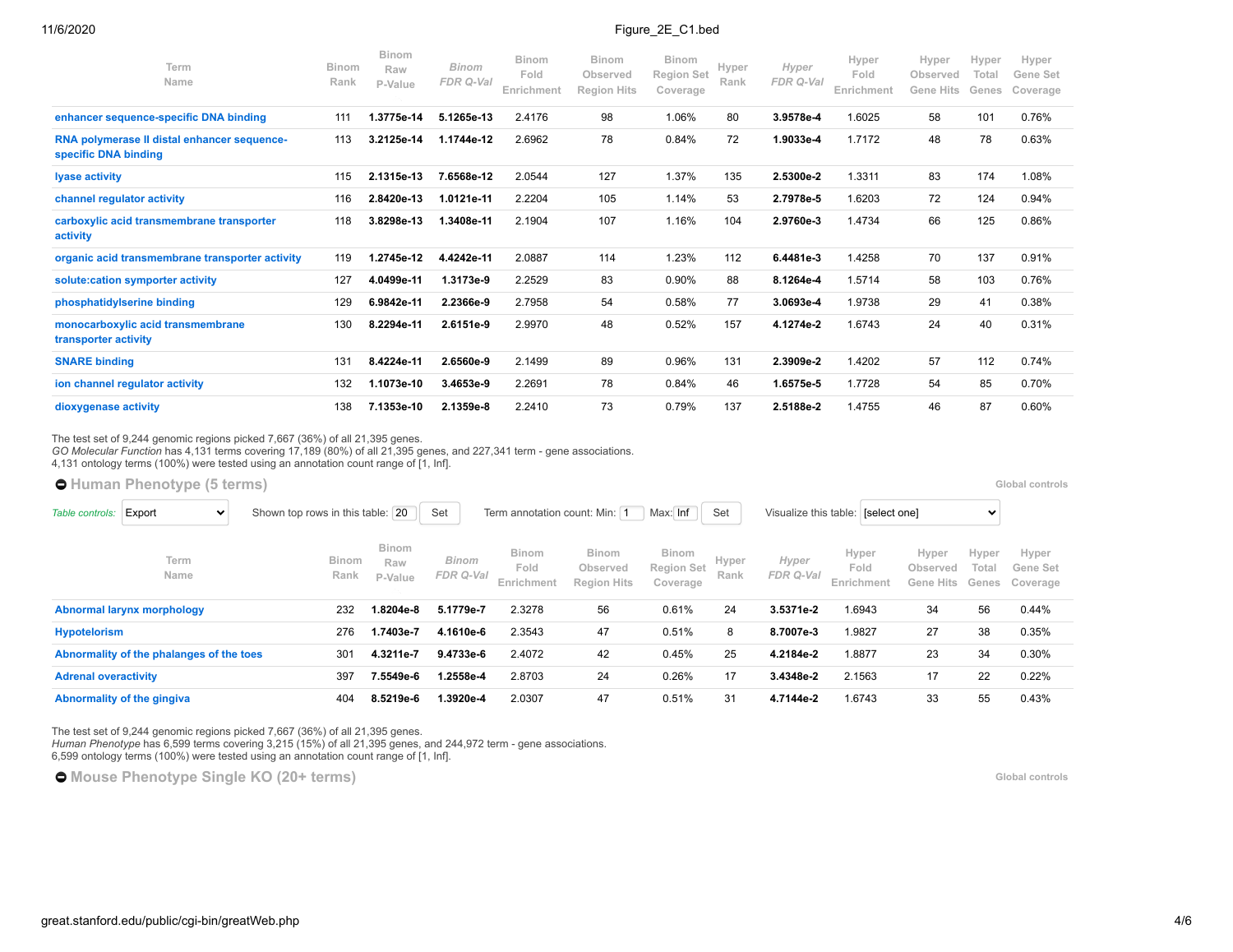| Export<br>Table controls:<br>$\checkmark$                        | Shown top rows in this table: 20 |                                | Term annotation count: Min: 1<br>Set<br>Max: Inf<br>Set |                                    |                                                |                                               |               |                    | Visualize this table: [select one]<br>v. |                                |                         |                               |  |
|------------------------------------------------------------------|----------------------------------|--------------------------------|---------------------------------------------------------|------------------------------------|------------------------------------------------|-----------------------------------------------|---------------|--------------------|------------------------------------------|--------------------------------|-------------------------|-------------------------------|--|
| Term<br>Name                                                     | <b>Binom</b><br>Rank             | <b>Binom</b><br>Raw<br>P-Value | <b>Binom</b><br>FDR Q-Val                               | <b>Binom</b><br>Fold<br>Enrichment | <b>Binom</b><br>Observed<br><b>Region Hits</b> | <b>Binom</b><br><b>Region Set</b><br>Coverage | Hyper<br>Rank | Hyper<br>FDR Q-Val | Hyper<br>Fold<br>Enrichment              | Hyper<br>Observed<br>Gene Hits | Hyper<br>Total<br>Genes | Hyper<br>Gene Set<br>Coverage |  |
| abnormal digestive system physiology                             | 107                              | 2.2104e-34                     | 1.8943e-32                                              | 2.0210                             | 365                                            | 3.95%                                         | 93            | 8.9588e-11         | 1.4391                                   | 246                            | 477                     | 3.21%                         |  |
| abnormal immunoglobulin level                                    | 116                              | 7.9157e-32                     | 6.2575e-30                                              | 2.0333                             | 332                                            | 3.59%                                         | 165           | 2.0060e-7          | 1.3733                                   | 219                            | 445                     | 2.86%                         |  |
| decreased inflammatory response                                  | 127                              | 1.0075e-30                     | 7.2743e-29                                              | 2.4935                             | 207                                            | 2.24%                                         | 150           | 3.8586e-8          | 1.5412                                   | 132                            | 239                     | 1.72%                         |  |
| abnormal acute inflammation                                      | 132                              | 3.8851e-29                     | 2.6989e-27                                              | 2.3170                             | 226                                            | 2.44%                                         | 243           | 1.2453e-5          | 1.4051                                   | 143                            | 284                     | 1.87%                         |  |
| abnormal blood vessel physiology                                 | 147                              | 1.8589e-27                     | 1.1596e-25                                              | 2.0497                             | 279                                            | 3.02%                                         | 68            | 1.4713e-12         | 1.5776                                   | 186                            | 329                     | 2.43%                         |  |
| abnormal circulating triglyceride level                          | 180                              | 9.2423e-25                     | 4.7085e-23                                              | 2.0468                             | 251                                            | 2.72%                                         | 407           | 3.5120e-4          | 1.3117                                   | 157                            | 334                     | 2.05%                         |  |
| abnormal macrophage physiology                                   | 181                              | 1.0048e-24                     | 5.0905e-23                                              | 2.0134                             | 261                                            | 2.82%                                         | 269           | 2.0663e-5          | 1.3520                                   | 172                            | 355                     | 2.24%                         |  |
| increased or absent threshold for auditory<br>brainstem response | 187                              | 2.5743e-24                     | 1.2624e-22                                              | 2.0341                             | 250                                            | 2.70%                                         | 196           | 1.0159e-6          | 1.4322                                   | 155                            | 302                     | 2.02%                         |  |
| decreased immunoglobulin level                                   | 220                              | 1.0762e-20                     | 4.4858e-19                                              | 2.0598                             | 204                                            | 2.21%                                         | 343           | 1.0641e-4          | 1.3699                                   | 135                            | 275                     | 1.76%                         |  |
| decreased triglyceride level                                     | 233                              | 6.3001e-20                     | 2.4795e-18                                              | 2.0723                             | 193                                            | 2.09%                                         | 528           | 1.3380e-3          | 1.3247                                   | 122                            | 257                     | 1.59%                         |  |
| abnormal posture                                                 | 241                              | 1.6437e-19                     | 6.2541e-18                                              | 2.0752                             | 188                                            | 2.03%                                         | 149           | 3.7568e-8          | 1.5849                                   | 117                            | 206                     | 1.53%                         |  |
| abnormal mean corpuscular volume                                 | 251                              | 7.4184e-19                     | 2.7102e-17                                              | 2.1600                             | 165                                            | 1.78%                                         | 1,155         | 3.9467e-2          | 1.2446                                   | 95                             | 213                     | 1.24%                         |  |
| decreased acute inflammation                                     | 253                              | 8.0677e-19                     | 2.9241e-17                                              | 2.3984                             | 132                                            | 1.43%                                         | 306           | 5.1056e-5          | 1.5079                                   | 87                             | 161                     | 1.13%                         |  |
| decreased circulating triglyceride level                         | 282                              | 1.3822e-17                     | 4.4947e-16                                              | 2.1530                             | 154                                            | 1.67%                                         | 757           | 9.8754e-3          | 1.3059                                   | 95                             | 203                     | 1.24%                         |  |
| abnormal granulocyte physiology                                  | 306                              | 2.5652e-16                     | 7.6872e-15                                              | 2.0618                             | 157                                            | 1.70%                                         | 897           | 1.7165e-2          | 1.2707                                   | 102                            | 224                     | 1.33%                         |  |
| abnormal fat cell morphology                                     | 328                              | 1.4205e-15                     | 3.9715e-14                                              | 2.0738                             | 147                                            | 1.59%                                         | 504           | 1.0829e-3          | 1.4032                                   | 88                             | 175                     | 1.15%                         |  |
| improved glucose tolerance                                       | 332                              | 2.4675e-15                     | 6.8153e-14                                              | 2.0002                             | 158                                            | 1.71%                                         | 446           | 5.4012e-4          | 1.3953                                   | 100                            | 200                     | 1.30%                         |  |
| abnormal hypersensitivity reaction                               | 335                              | 3.7505e-15                     | 1.0266e-13                                              | 2.2631                             | 117                                            | 1.27%                                         | 636           | 3.9223e-3          | 1.3863                                   | 77                             | 155                     | 1.00%                         |  |
| abnormal intestine physiology                                    | 349                              | 1.6798e-14                     | 4.4137e-13                                              | 2.0188                             | 145                                            | 1.57%                                         | 632           | 3.9266e-3          | 1.3340                                   | 98                             | 205                     | 1.28%                         |  |
| abnormal IgG1 level                                              | 354                              | 2.8096e-14                     | 7.2780e-13                                              | 2.0160                             | 143                                            | 1.55%                                         | 405           | 3.4490e-4          | 1.4256                                   | 94                             | 184                     | 1.23%                         |  |

The test set of 9,244 genomic regions picked 7,667 (36%) of all 21,395 genes.<br>*Mouse Phenotype Single KO* has 9,170 terms covering 9,466 (44%) of all 21,395 genes, and 551,620 term - gene associations.

9,170 ontology terms (100%) were tested using an annotation count range of [1, Inf].

**C** [Mouse Phenotype](https://great-help.atlassian.net/wiki/spaces/GREAT/Mouse+Phenotype) (20+ terms) **Clobal controls [Global controls](http://great.stanford.edu/public/cgi-bin/greatWeb.php#global_controls_header) Global controls** [Table controls:](https://great-help.atlassian.net/wiki/spaces/GREAT/pages/655462/Output#Output-OntologyTableControls) Export v Shown top rows in this table: 20 Set Term annotation count: Min: 1 Max: Inf Set Visualize this table: [select one]  $\checkmark$ **Binom Binom Binom Binom Hyper Hyper Hyper Hyper [Binom](http://great.stanford.edu/public/cgi-bin/yui-dt6-href-RRank)** *Binom* **[Hyper](http://great.stanford.edu/public/cgi-bin/yui-dt6-href-GRank) Term** *Hyper* **Raw Fold Observed [Region Set](http://great.stanford.edu/public/cgi-bin/yui-dt6-href-RSetCov) Fold Observed Total Gene Set [Name](http://great.stanford.edu/public/cgi-bin/yui-dt6-href-Desc)** *FDR Q-Val* **Rank** *FDR Q-Val* **Rank [P-Value](http://great.stanford.edu/public/cgi-bin/yui-dt6-href-RRawp) [Enrichment](http://great.stanford.edu/public/cgi-bin/yui-dt6-href-RFold) [Region Hits](http://great.stanford.edu/public/cgi-bin/yui-dt6-href-RHits) Coverage [Enrichment](http://great.stanford.edu/public/cgi-bin/yui-dt6-href-GFold) [Coverage](http://great.stanford.edu/public/cgi-bin/yui-dt6-href-GSetCov) [Gene Hits](http://great.stanford.edu/public/cgi-bin/yui-dt6-href-GHits) [Genes](http://great.stanford.edu/public/cgi-bin/yui-dt6-href-GAnnot) [abnormal acute inflammation](http://great.stanford.edu/public/cgi-bin/showTermDetails.php?termId=MP:0002498&ontoName=MGIPhenotype&species=mm10&ontoUiName=Mouse%20Phenotype&foreName=Figure_2E_C1.bed&backName=&sessionName=20201106-public-4.0.4-ioiBJm)** 144 **1.1868e-33 7.8912e-32** 2.3075 265 2.87% 317 **5.9274e-6** 1.3787 166 336 2.17%